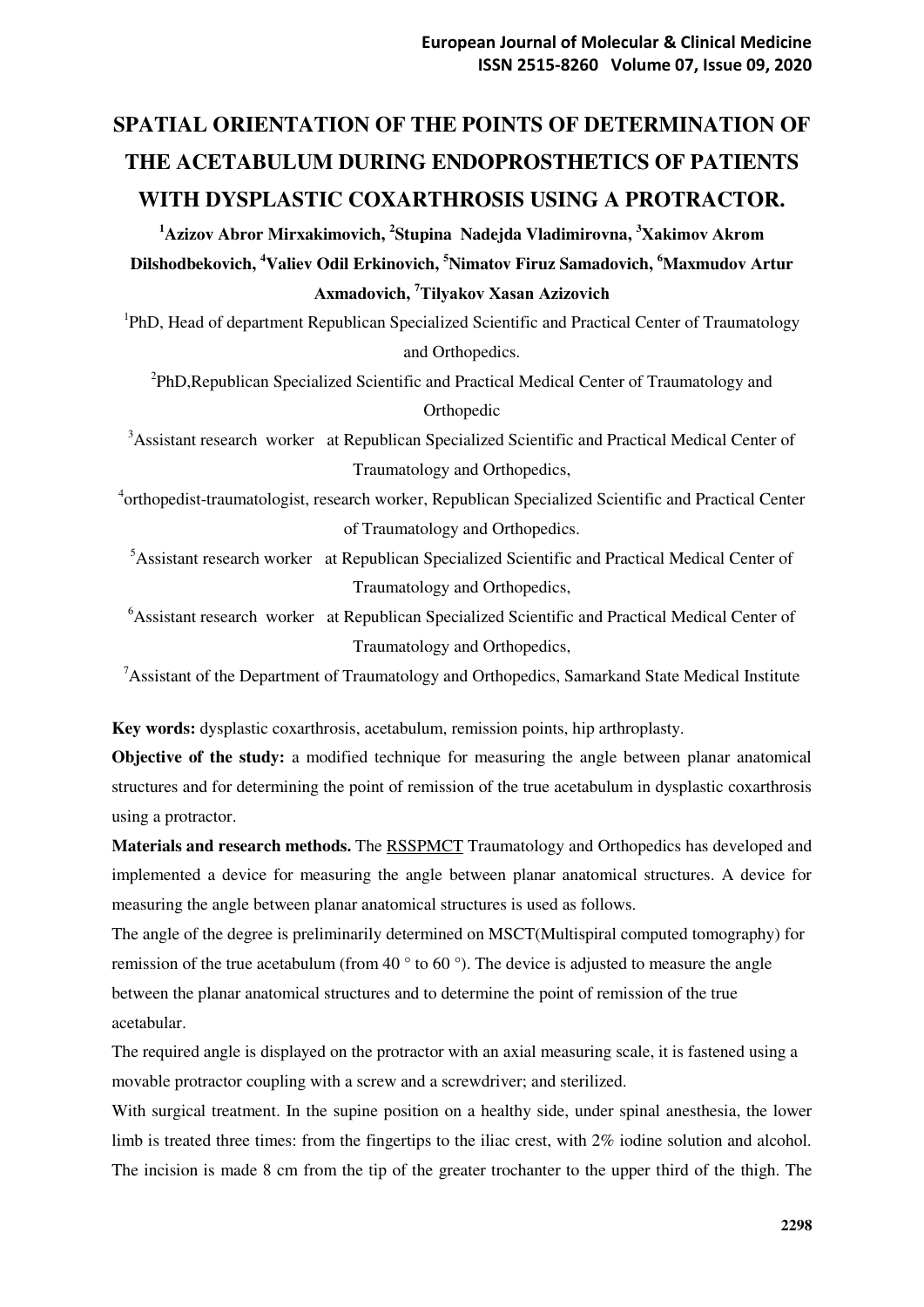skin, subcutaneous tissue and fascia lata of the thigh are dissected in layers. In parallel with this, a thorough hemostasis is performed.

The fascia is dissected along the fibers, then the tendon part of the gluteus medius muscle from the attachment point to the greater trochanter, then the joint capsule is dissected. On the lateral and medial sides of the femoral neck, two narrow Hochman retractors are installed. The capsule is opened. The assistant performs external rotation with adduction of the femur until the complete dislocation of the femoral head. Afterwards, the femoral neck is cut with a pendulum saw at the level of the Adams line with the removal of the head. Complete excision of the joint capsule is performed.

**Results and research methods:** for clarity, we give the following example:

Patient T., born in 1967, case history No. 652, was admitted to the department on January 29, 2019, with a diagnosis of Left-sided dysplastic coxarthrosis, grade III, FTS II, osteochondrosis of the lumbosacral spine. The patient was operated on January 31, 2019.

The angle of the degree of the true acetabulum, determined on the MSCT - (45o), is displayed on the protractor with an axial measuring scale and is fixed with a movable protractor coupling with a screw and a screwdriver. After the treatment of the acetabulum was carried out, i.e. the remnants of the round ligament and the altered cartilage were removed using ball cutters.

The size of the acetabular component of the implant was determined, a cementless acetabular component (No. 48) and an insert were installed. The femoral canal was treated with a hollow osteotome and a rasp, observing the direction of the femoral axis and anteversion at 15º.

**Abstract:** A modified device for measuring the angle between planar anatomical structures allows you to accurately determine the angle between them. This allows the remineration point to be centered in the true acetabulum for correct placement of the acetabular component.

All this contributes to an increase in the stability of the endoprosthesis, makes it possible to eliminate the pain syndrome and allows the patient to be activated earlier.

**Relevance.** Dysplastic coxarthrosis (DC) - as a result of dysplasia of the hip joint, occupies a leading place among the pathology of the musculoskeletal system. The significant prevalence of pathology, disability of patients of working age in the absence of unambiguous approaches to the choice of treatment method determine the constant interest of specialists in DC [1, 2, 4, 5, 8].

An effective method for treating DC is hip arthroplasty. According to various researchers, the proportion of dysplastic coxarthrosis in the structure of pathology, which is an indication for primary hip arthroplasty, is 2–8% [10], and among patients aged 30–45 years it reaches 29% [10]. Significant anatomical changes in the acetabulum, the proximal femur, the muscular corset of the thigh and high physical activity in young patients are considered the main causes of complications in the early and late postoperative period during hip arthroplasty under DC conditions.

Obviously, some of the complications are associated with the problems of implantation of the acetabular component of the endoprosthesis, this has a significant impact on the results of the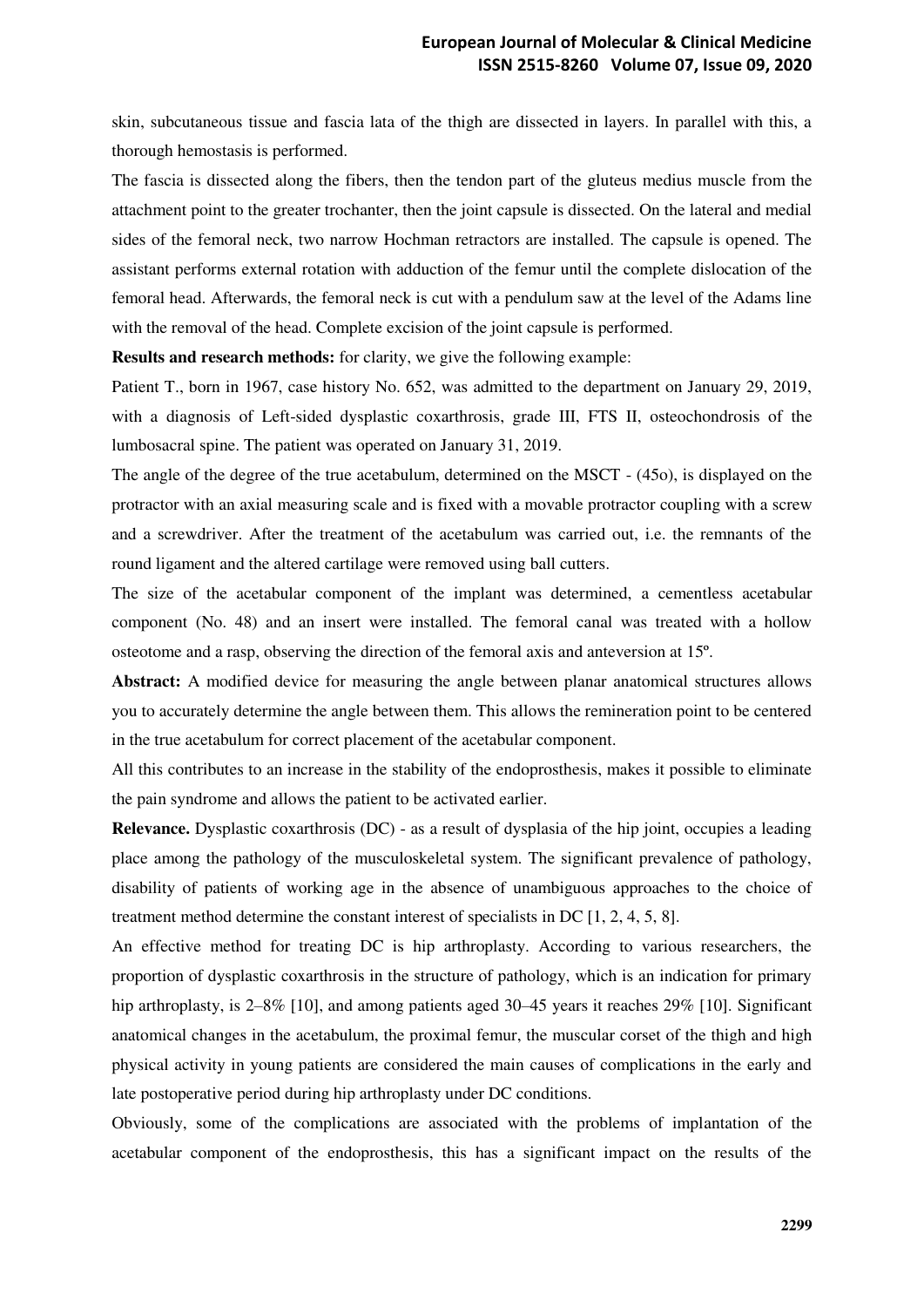intervention and the likelihood of the development of instability of the acetabular component in the postoperative period.

It is no coincidence that some researchers refer to endoprosthetics in DC as a complex and nonstandard hip arthroplasty [6, 9].

Therefore, a detailed study of the patterns of acetabular deformity in DC from the position of hip arthroplasty and intervention planning determines the relevance of this direction.

**Objective of the study:** a modified technique for measuring the angle between planar anatomical structures and for determining the point of remission of the true acetabulum in dysplastic coxarthrosis using a protractor.

## **Materials and research methods:**

In the RSSPMCT Traumatology and Orthopedics, a device was developed and implemented to measure the angle between planar anatomical formations. A device for measuring the angle between planar anatomical structures is used as follows.

The angle of the degree is preliminarily determined on MSCT to remind the true acetabulum (from 40 ° to 60 °). The device is adjusted to measure the angle between the planar anatomical structures and to determine the point of remission of the true acetabular. The required angle is displayed on the protractor with an axial measuring scale, it is fastened using a movable protractor coupling with a screw and a screwdriver; and sterilized.

With surgical treatment. In the supine position on a healthy side, under spinal anesthesia, the lower limb is treated three times: from the fingertips to the iliac crest, with 2% iodine solution and alcohol. The incision is made 8 cm from the tip of the greater trochanter to the upper third of the thigh. The skin, subcutaneous tissue and fascia lata of the thigh are dissected in layers. In parallel with this, a thorough hemostasis is performed.

The fascia is dissected along the fibers, then the tendon part of the gluteus medius muscle from the attachment point to the greater trochanter, then the joint capsule is dissected. On the lateral and medial sides of the femoral neck, two narrow Hochman retractors are installed. The capsule is opened. The assistant performs external rotation with adduction of the femur until the complete dislocation of the femoral head. Afterwards, the femoral neck is cut with a pendulum saw at the level of the Adams line with the removal of the head. Complete excision of the joint capsule is performed.

Next, install the insert. The leg is rotated outward. The femoral canal is prepared for prosthetics using a reamer and a rasp. A hollow osteotome and a rasp are used to process the canal of the femur in compliance with the direction of the femur axis and anteversion at 15º. At the end of the formation of the canal, if necessary, put on the trial neck and head of the implant to measure the position of the femoral component and the length of the lower limb. After fitting, the leg and head of the endoprosthesis are installed, and the head is finally reduced. The stability of the endoprosthesis and the volume of passive limb movements are checked. During the operation, hemostasis is performed, a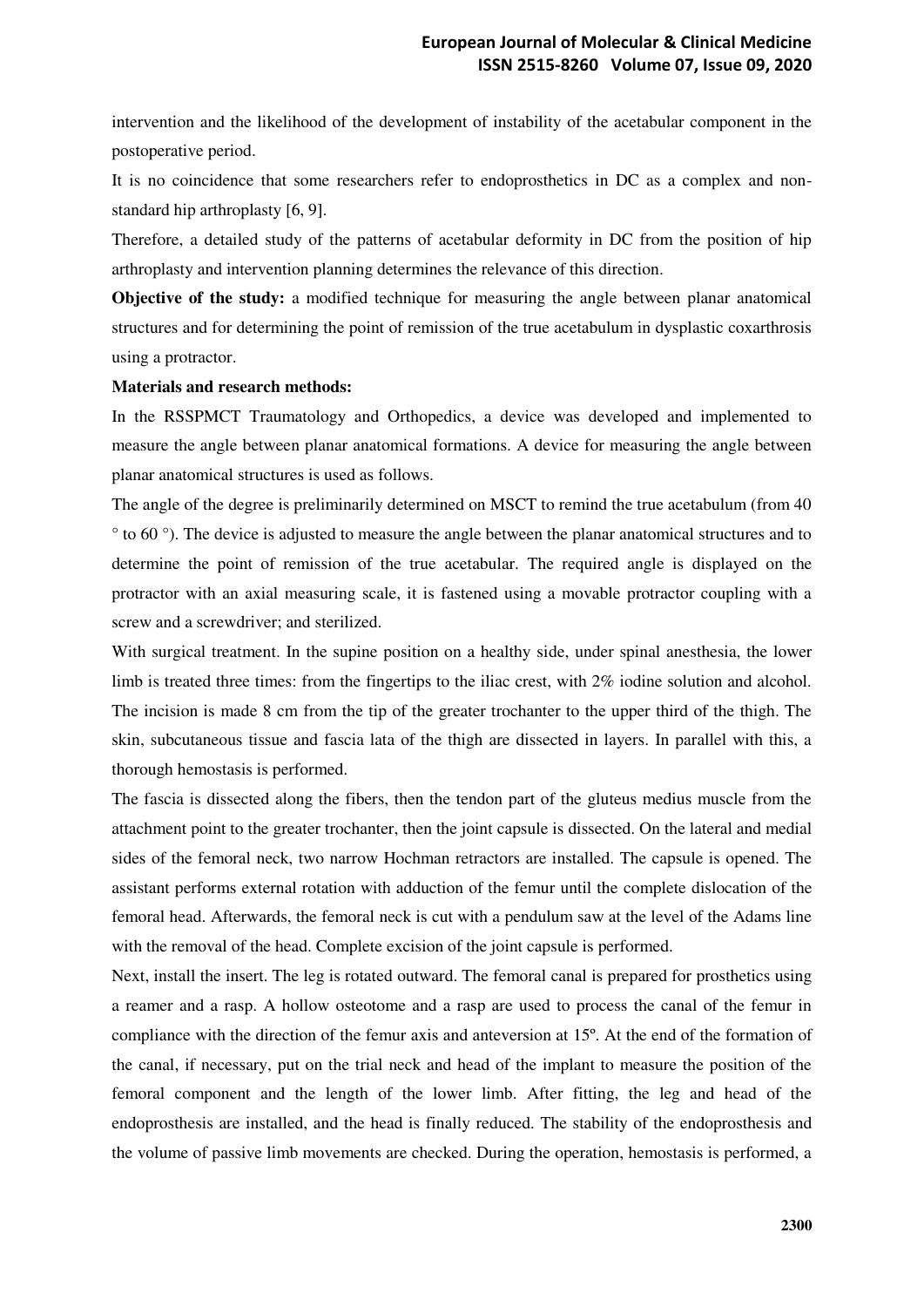thorough toilet of the wound with drainage with a polymer tube. The wound is sutured in layers, and then an aseptic bandage is applied.

The device was tested (determination of the point of remission of the true acetabulum) in 22 patients with dysplastic coxarthrosis with a positive result.

**Results and research methods:** for clarity, we give the following example:

Patient T., born in 1967, case history No. 652, was admitted to the department on January 29, 2019, with a diagnosis of Left-sided dysplastic coxarthrosis, grade III, FTS II, osteochondrosis of the lumbosacral spine. The patient was operated on January 31, 2019.

The angle of the degree of the true acetabulum, determined on the MSCT - (45o), is displayed on the protractor with an axial measuring scale and is fixed with a movable protractor coupling with a screw and a screwdriver. After the treatment of the acetabulum was carried out, i.e. the remnants of the round ligament and the altered cartilage were removed using ball cutters.

The size of the acetabular component of the implant was determined, a cementless acetabular component (No. 48) and an insert were installed. The femoral canal was treated with a hollow osteotome and a rasp, observing the direction of the femoral axis and anteversion at 15º.

The femoral canal is prepared for prosthetics using a reamer and a rasp. Cementless stem (Zimmer # 5) and head (28 + 3.5) are installed in the femoral canal. Reduction of the endoprosthesis, careful toilet of the wound, hemostasis were performed.

Full range of motion in the hip joint, length restored. Polymer tubing left for drainage. Layered aseptic sutures and an aseptic dressing were applied to the wound.

On the fourth day, a partial load of the leg with crutches is allowed. The stitches were removed 18 days after the operation. The patient was discharged on 12.02.2019 in a satisfactory condition.

The immediate results of treatment up to 6 months after the operation were studied in 22 patients. At the same time, the patients led an active lifestyle, moved without additional support, there was no pain syndrome, but minor anatomical abnormalities were allowed that did not significantly affect the function of the limb in the form of shortening of the limb within 1-1.5 cm, limitation of movements in the hip joints within no more than 10 degrees.

Long-term results in the period from 1 to 2 years after the operation were studied in all patients. When studying, the main attention was paid to everyday and industrial activity and the support function of the limb. A good result was noted in 95.5% of cases, while a satisfactory result was noted in 4.5%.

Thus, the device for measuring the angle between planar anatomical structures is not traumatic, convenient and easy to use. Allows you to accurately determine the angle between the planar formations and the point of remission in the true acetabulum to centralize the acetabular component in patients with dysplastic coxarthrosis. All this contributes to a decrease in pain syndrome, an increase in the stability of the endoprosthesis and an earlier activation of patients. Recommended for widespread use in practical medicine.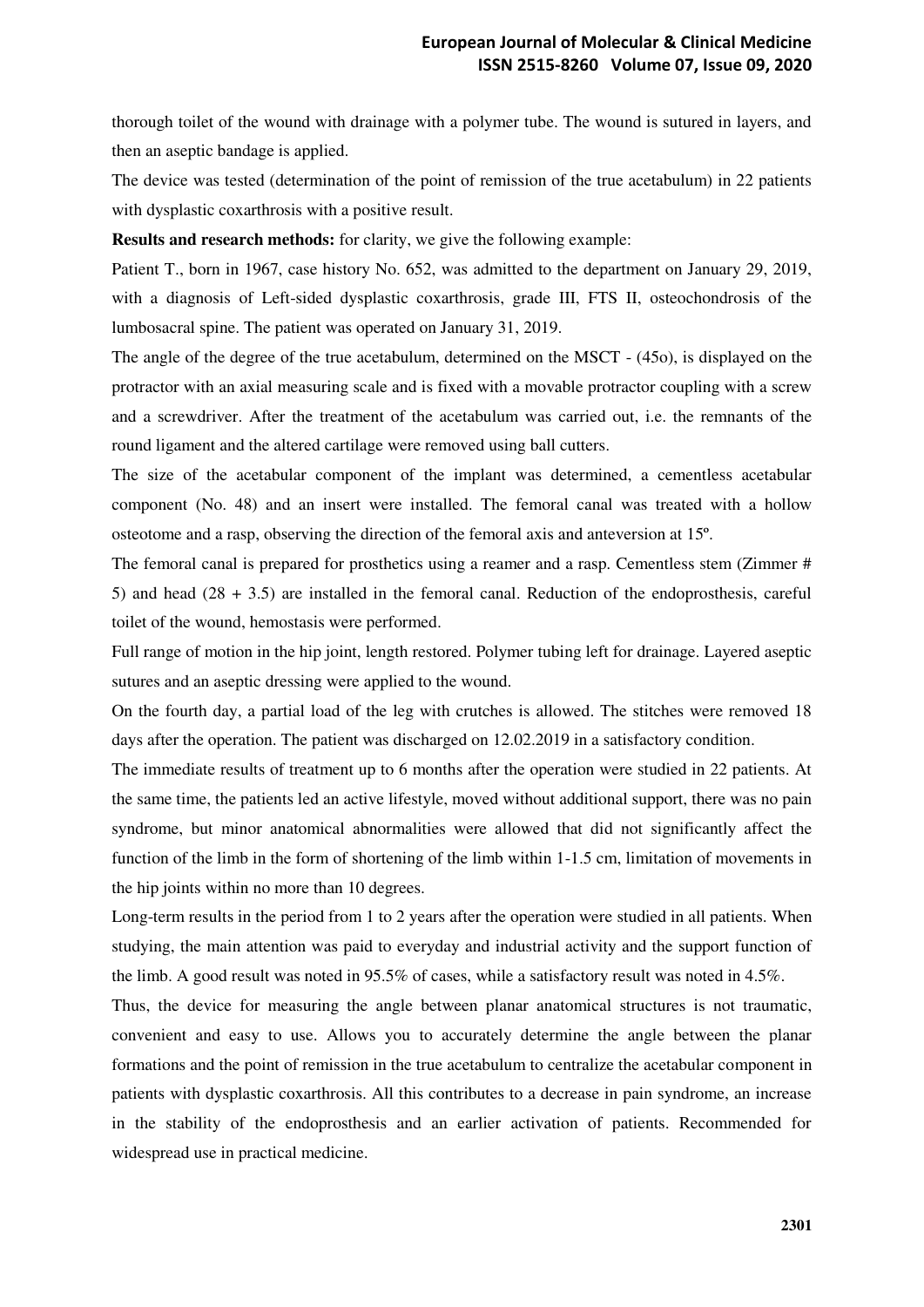## **Conclusions:**

A modified technique for measuring the angle between planar anatomical structures and for determining the point of remission of the true acetabulum in dysplastic coxarthrosis allows you to accurately determine the angle between them.

The protractor allows you to center the remineration point in the true acetabulum for correct placement of the acetabular component. All this contributes to an increase in stability and prolongs the life of the endoprosthesis, makes it possible to eliminate pain syndrome and allows the patient to be activated earlier.

## **Bibliography:**

1.Kavalerskiy G.M., Sereda A.P., Murylev V.Yu., Rukin Ya.A., Gavrilov A.V., Arkhipov I.V. et al. 2D planning of hip arthroplasty. Traumatology and Orthopedics of Russia. 2015; (4): 95-102.

2.Sadovoy M.A., Pavlov V.V., Bazlov V.A., Mamuladze T.Z., Efimenko M.V., Aronov A.M., Panchenko A.A. Possibilities of 3d-visualization of acetabular defects at the stage of preoperative planning of primary and revision hip arthroplasty. Bulletin of Traumatology and Orthopedics. N.N. Priorov. 2017; 3: 37-42.

3.Berninger M.T., Hungerer S., Friederichs J., Stuby F.M., Fulghum C., Schipp R. Primary Total Hip Arthroplasty in Severe Dysplastic Hip Osteoarthritis With a Far Proximal Cup Position. J Arthroplasty. 2019; 34(5): 920-925.

4.Eskildsen S.M., Wilson Z.J., McNabb D.C., Olcott C.W., Del Gaizo D.J. Acetabular Reconstruction With the Medial Protrusio Technique for Complex Primary and Revision Total Hip Arthroplasties. J Arthroplasty. 2017; 32(11):3474-3479.

5.Komiyama K., Nakashima Y., Hirata M., Hara D., Kohno Y., Iwamoto Y. Does High Hip Center Decrease Range of Motion in Total Hip Arthroplasty? A Computer Simulation Study. J Arthroplasty. 2016;31(10):2342-2347.

6.Ling T.-X., Li J.-L., Zhou K., Xiao Q., Pei F.-X., Zhou Z.-K. The Use of Porous Tantalum Augments for the Reconstruction of Acetabular Defect in Primary Total Hip Arthroplasty. J Arthroplasty. 2018;33(2):453-459.

7.Montalti M., Castagnini F., Giardina F., Tassinari E., Biondi F., Toni A. Cementless Total Hip Arthroplasty in Crowe III and IV Dysplasia: High Hip Center and Modular Necks. J Arthroplasty. 2018; 33(6):1813-1819.

8.Tilyakov Kh.A. Surgical treatment tactics for patients with combined pelvic and femoral injuries International Journal of Pharmaceutical Research / Jan-Mar 2020/ Vol 12/ Issue 1 Indian 1255-1258 <https://doi.org/10.31838/ijpr/2020.12.01.205>

9[.Tilyakov A. B., Tilakov B.T., Tilyakov Kh.A.](https://ejmcm.com/article_6158.html) Оur experience of surgical treatment of unknown fractures and false joints of the shin bones. European Journal of Molecular & Clinical Medicine, 2020, Volume 7, Issue 9, Pages 2104-2109.